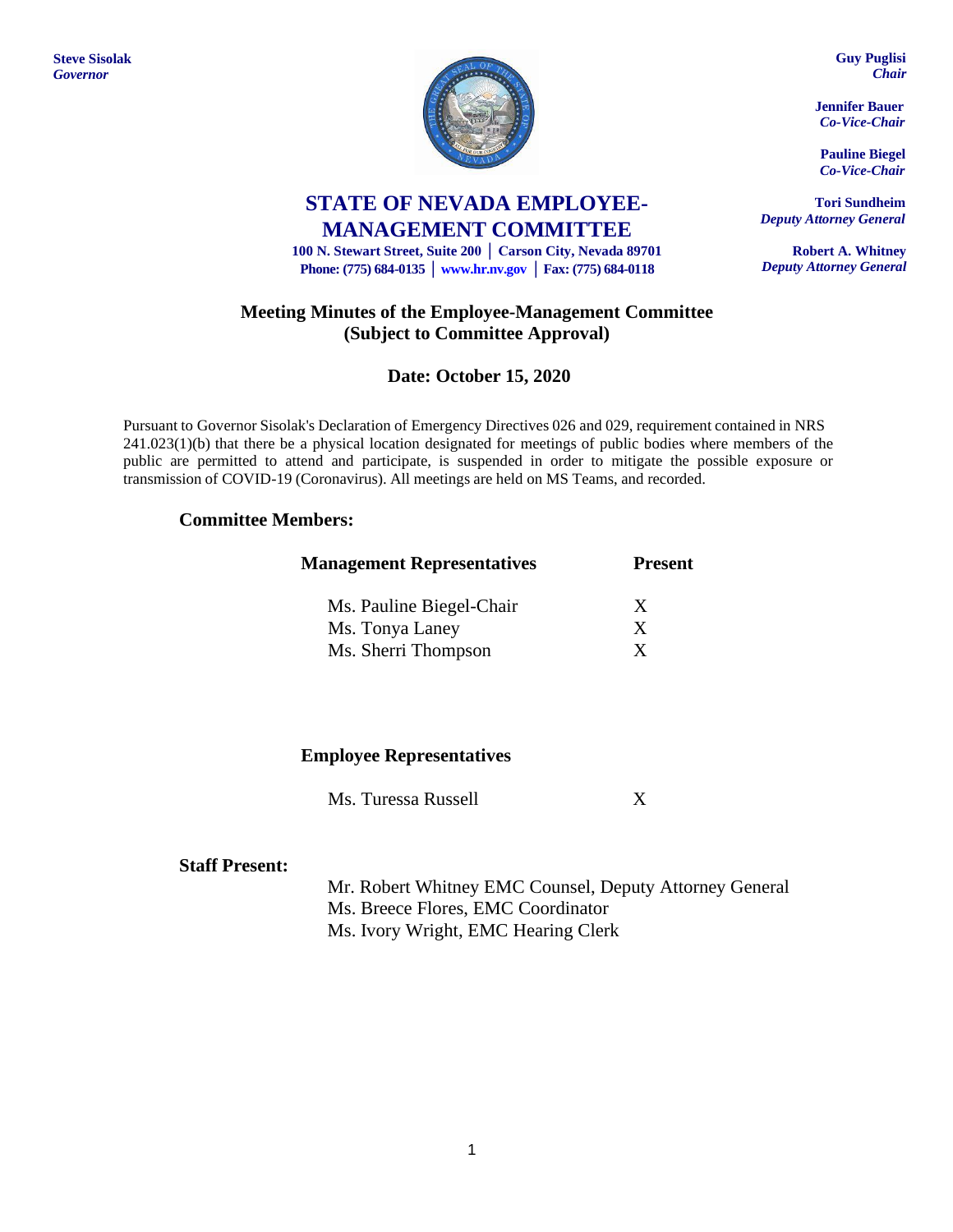#### **1. Call to Order**

Chair Biegel called the meeting to order on Thursday, October 15, 2020 at 11:00 a.m.

#### **2. Public Comment**

Chair Biegel opened the floor to public comment.

There were no comments from the audience or Committee Members.

### **3. Committee introductions and meeting overview and/or update - For discussion only.**

Chair Pauline Biegel, Nevada Department of Transportation, opened the meeting by introducing herself.

Tonya Laney, Nevada Department of Motor Vehicles, introduced herself.

Chair Biegel introduced Sherri Thompson.

Turessa Russel, University of Nevada, Las Vegas, introduced herself.

Breece Flores, EMC Coordinator for the Carson City Office, introduced herself.

Ivory Wright-Tolentino, EMC Admin Clerk, introduced herself.

Robert Whitney, Deputy Attorney General, introduced himself.

#### **4. Adoption of the Agenda – Action Item**

Chair Biegel entertained a motion to adopt the agenda.

Tonya Laney made a motion to adopt the agenda.

Turessa Russell seconded the motion. The motion passed unanimously.

| <b>MOTION:</b> | To adopt the agenda.                           |
|----------------|------------------------------------------------|
| BY:            | Member Laney                                   |
| <b>SECOND:</b> | Member Russell                                 |
| <b>VOTE:</b>   | The vote was unanimous in favor of the motion. |

### **5. Approval of Minutes for July 09, 2020**

Chair Biegel asked for a motion to accept the meeting minutes for July 9, 2020.

Sherri Thompson voted to accept the meeting minutes for July 9, 2020.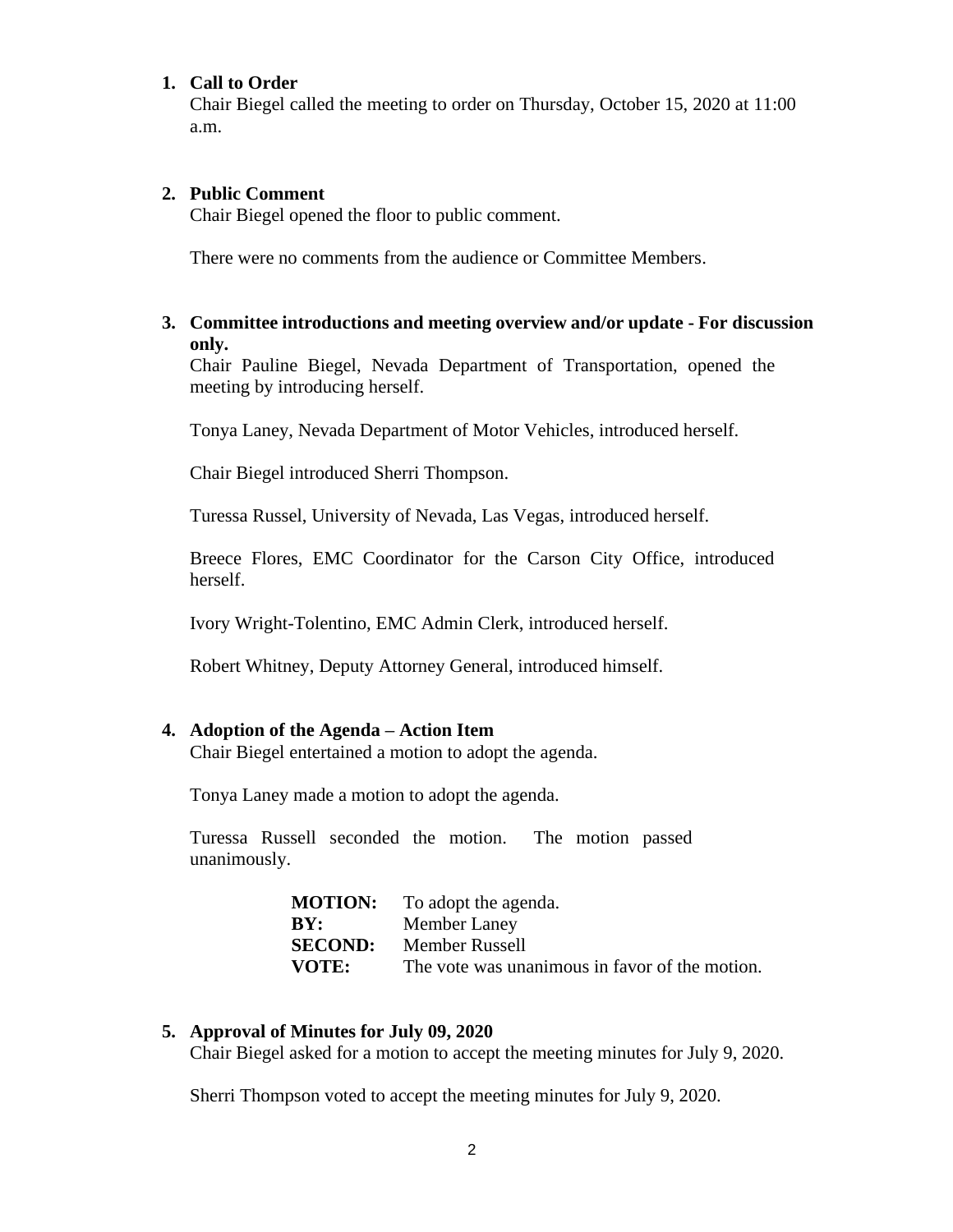Tanya Laney seconded the motion. The motion passed unanimously.

| <b>MOTION:</b> | Approve Minutes for July 9, 2020               |
|----------------|------------------------------------------------|
| BY:            | Member Thompson                                |
| <b>SECOND:</b> | Member Laney                                   |
| VOTE:          | The vote was unanimous in favor of the motion. |

## **6. Discussion and possible action related to Grievance #7048 Anthony Ritz, Department of Corrections – Action Item**

This matter came on for hearing before the Employee-Management Committee on October 15, 2020.

Chair Biegel informed the Committee that possible action may include reviewing the request for consideration to determine if the grievance can be answered without a hearing if the matter is based upon an EMC's previous decision or does not fall within the EMC's jurisdiction.

Tonya Laney indicated her concern that the grievant changed the desired outcome of the original grievance in that he wanted to abstain from filling out a form, which was granted due to the grievant's correct interpretation of NAC's nepotism policy, and then decided he still wanted to escalate the grievance due to a claim of retaliation by his sergeant. Mr. Ritz's claim could be interpreted as a whistleblower claim in that he claims improper government action and authority by the HR Manager, per NAC 281.641. Due to this change in the claim, Member Laney indicated that the grievance then falls under two different things, which no longer meet the definition of a grievance, and are outside of the purview of the EMC per NAC 284.658.

Turessa Russell indicated her concern regarding the chief's action in requesting the form, but concurred that the grievance did not fall under the purview of the EMC.

Sherri Thompson concurred.

Member Laney made a motion to deny Grievance No. 7048 based on the fact that it does not meet the definition of a grievance per NAC 284.658 and may have the possibility of relief under NAC 284.281.

DAG Robert Whitney indicated that the motion is fine but that perhaps the first part should mention the fact that NDOC did not have the grievant complete doc 1109.

Member Laney amended the motion to deny Grievance No. 7048 based on the fact that it does not meet the definition of a grievance per NAC 284.658 as employee Anthony Ritz was no longer required by his agency to complete form DOC 1109 and may have the possibility of relief under NAC 284.281.

Member Russell seconded the motion. The motion carried unanimously.

| <b>MOTION:</b> | Moved to deny grievance No. 7048 |
|----------------|----------------------------------|
| BY:            | Member Laney                     |
|                |                                  |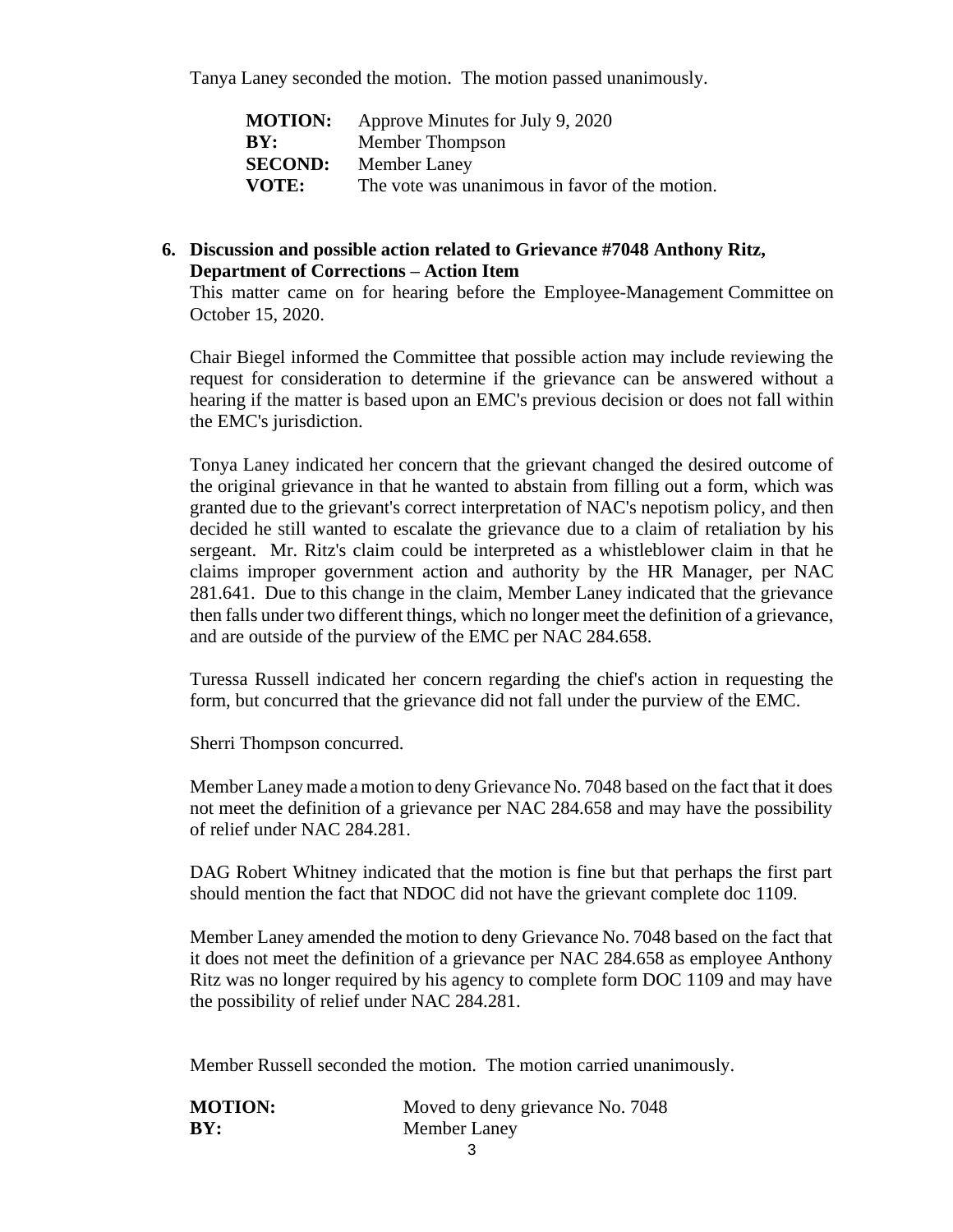| <b>SECOND:</b> | <b>Member Russell</b>                          |
|----------------|------------------------------------------------|
| VOTE:          | The vote was unanimous in favor of the motion. |

### **7. Discussion and possible action related to Grievance #7368 Jesse Haines Department of Corrections – Action Item**

This matter came on for hearing before the Employee-Management Committee on October 15, 2020.

Chair Biegel indicated that possible action may include reviewing the request for consideration to determine if the grievance can be answered without a hearing if the matter is based upon EMC's previous decision or does not fall within the EMC's jurisdiction.

Tonya Laney explained her concern regarding this particular grievance given that at Step 3, Harold Wickham (phonetic) responded and agreed to remove the written reprimand, but the employee decided to continue forward in filing the grievance for retaliatory actions. Member Laney indicated that based on that, this grievance would no longer fall within the purview of the EMC as there could relief granted through another means of filing under retaliatory actions.

Chair Beigel concurred with Member Laney' analysis of this grievance.

Sherri Thompson concurred with Member Laney's analysis of this grievance.

Turessa Russell concurred with Member Laney's analysis of this grievance.

Chair Beigel made a motion to answer grievance 7368 without a hearing as it no longer meets the definition of a grievance per NAC 284.658 because NDOC removed the written reprimand.

Member Laney seconded the motion. The motion carried unanimously.

| <b>MOTION:</b> | Moved to deny grievance No. 7368               |
|----------------|------------------------------------------------|
| BY:            | Chair Beigel                                   |
| <b>SECOND:</b> | Member Laney                                   |
| VOTE:          | The vote was unanimous in favor of the motion. |

#### **8. Discussion and possible action related to Grievance #7386 Cecily Gay, Department of Business and Industry – Action Item**

This matter came on for hearing before the Employee-Management Committee on October 15, 2020.

Chair Biegel indicated that possible action may include reviewing the request for consideration to determine if the grievance can be answered without a hearing if the matter is based upon an EMC's previous decision or does not fall within the EMC's jurisdiction.

Tonya Laney indicated that in reviewing this grievance, she was undecided whether or